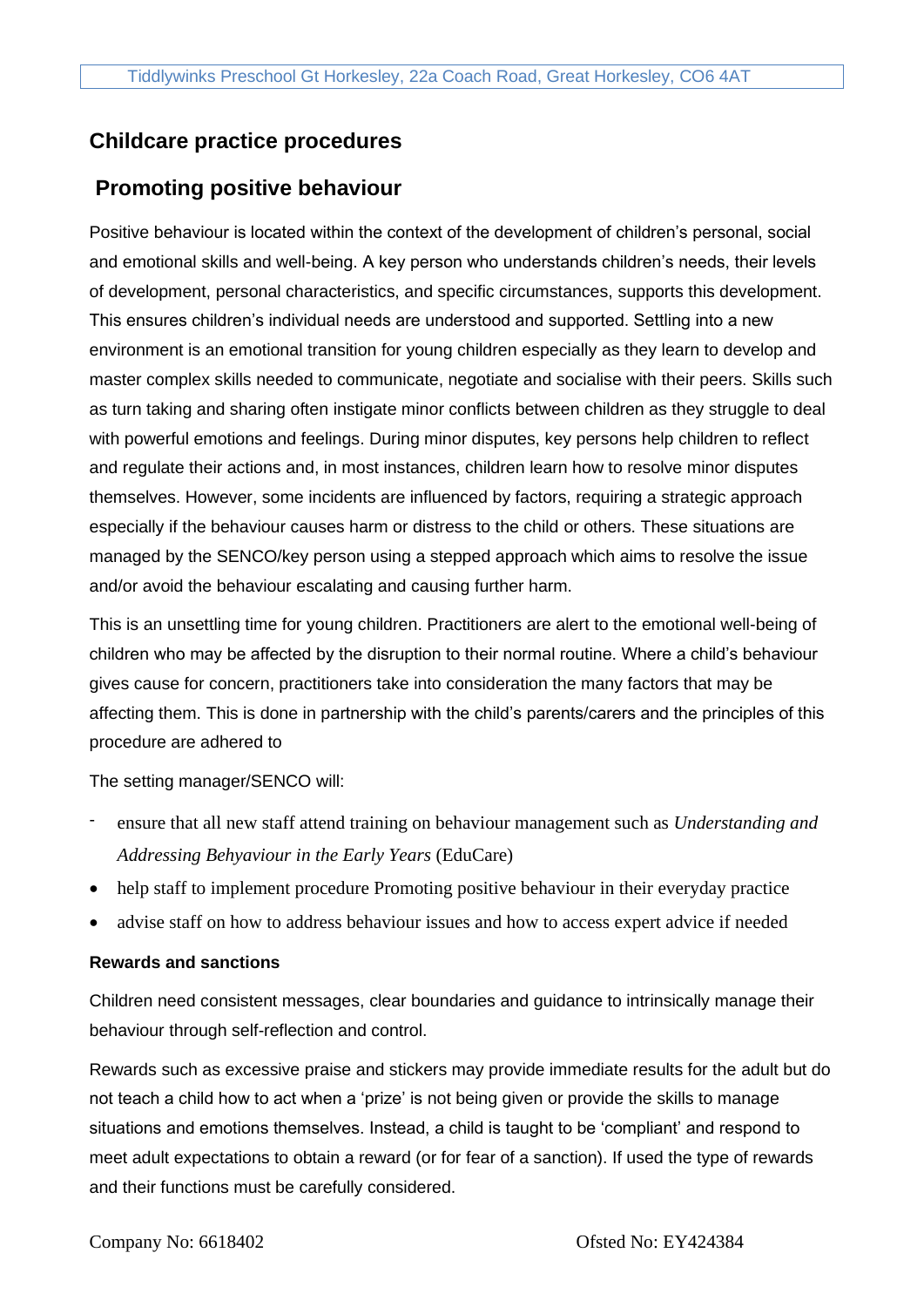Children are never labelled, criticised, humiliated, punished, shouted at or isolated by removing them from the group to be left in 'time out' or on a 'naughty chair'. If a child is distressed or causing harm to others, it may help to remove them from the immediate environment where the incident occurred. They should be taken to a quiet area by their key person for up to 5 minutes to help them calm down. If appropriate, the key person can use this time to help the child reflect on what has happened. Physical punishment of any kind is never used or threatened which could adversely affect a child's well-being. If staff become aware that another person has given corporal punishment to a child, they follow 06 Safeguarding children, young people and vulnerable adults procedures. Physical intervention to safeguard a child/children must be carried out as per the guidance in this procedure.

#### **Step 1**

- The setting manager, SENCo and other relevant staff members are knowledgeable with, and apply the procedure Promoting positive behaviour.
- Unwanted behaviours are addressed using an agreed and consistently applied approach to deescalate situations
- Behaviours that result in concern for the child and/or others must be discussed by the key person, SENCo/setting manager. During the meeting the key person must use their all-round knowledge of the child and family to share any known influencing factors such as a new baby in the family, child and/or parental illness, underlying additional needs to help place the child's behaviour into context.
- Appropriate adjustments to practice must be agreed within the setting. If relevant, a risk assessment should be carried out.
- If the adjustments are successful and the unwanted behaviour does not reoccur or cause concern then normal monitoring can resume.

#### **Step 2**

- If the behaviour remains a concern, then the key person and SENCo must liaise with the parents to try to discover possible reasons for the behaviour and to agree next steps. If relevant and appropriate the views of the child must be sought and considered to help identify a cause.
- If a cause for the behaviour is not known or only occurs whilst in the setting, then the setting manager/SENCo must suggest using a focused intervention approach to identifying a trigger for the behaviour such as the ABC approach, i.e. Antecedents – what happened before; Behaviour – what was the behaviour observed; Consequences – what happened after the event.
- If a trigger is identified, then the SENCo and key person must meet with the parents to plan support for the child through a graduated approach via SEN support**.**

Page **2** of **7**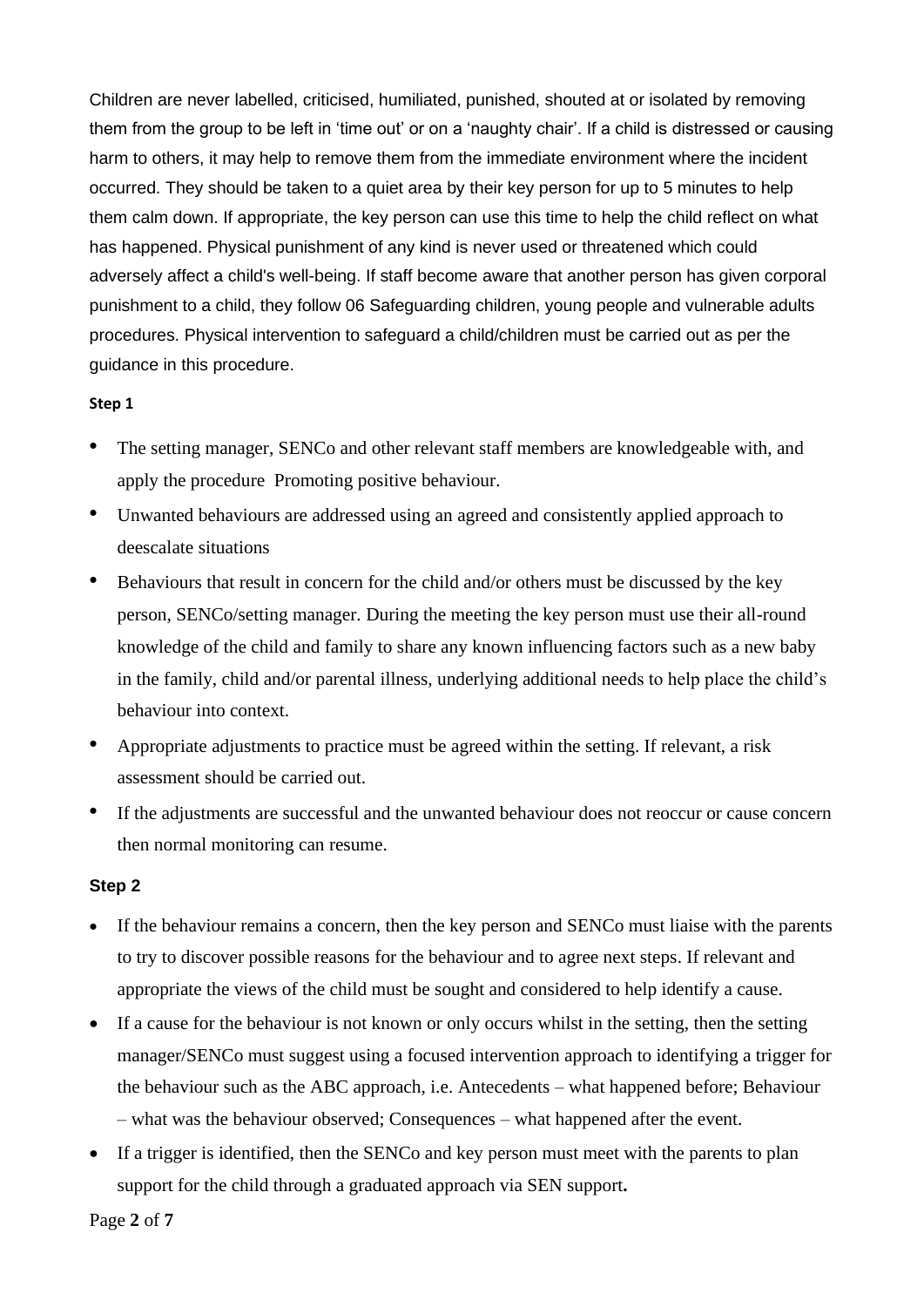- Aggressive behaviour by children towards other children will result in a staff member intervening immediately to stop the behaviour and prevent escalation using the agreed initial intervention approach. If the behaviour has been significant or may have a detrimental effect on the child, the parents of the victim of the behaviour and the parents of the perpetrator must be informed. If the setting has applied a physical intervention, they must follow the guidance as set out below. The designated person completes Safeguarding incident reporting form and contact Ofsted if appropriate. A record of discussions is recorded and parents are asked to sign.
- Parents must also be asked to sign risk assessments where the risk assessment relates to managing the behaviour of a specific child.
- If relevant, actions for dealing with the behaviour at home are agreed with parents and incorporated into the action plan. Other staff are informed of the agreed interventions and help implement the actions. The plan must be monitored and reviewed regularly by the key person/SENCo until improvement is noticed.
- Incidents and intervention relating to unwanted/challenging behaviour by children must be clearly and appropriately logged on SEN Support - Action plan.

#### **Step 3**

If despite applying initial intervention to deescalate situations and focused interventions to identify triggers the child's behaviour continues to occur and/or is of significant concern, the SENCo and key person invite the parents to a meeting to discuss external referral and next steps for supporting the child. It may be agreed that the setting request support from the Early Help team and/or other specialist services such as the Inclusion Partner. This will help address most developmental or welfare concerns. If the behaviour is part of other welfare concerns that include a concern that the child may be suffering or likely to suffer significant harm, safeguarding procedures 06 Safeguarding children, young people and vulnerable adults procedures must be followed immediately.

- Advice provided by external agencies is incorporated in SEN Support: Action Plan and regular multi-disciplinary meetings held to review the child's progress.
- If a review determines a statutory assessment may be needed then all relevant documentation must be collected in preparation for an Education Health and Care Assessment which may lead onto an Education, Health and Care Plan.

## **Use of physical intervention**

Staff will already use different elements of physical contact with a child as part of their interaction in the setting especially when they are comforting a child or giving first aid. However, physical intervention to keep a child or other children safe is different and should only be applied in exceptional circumstances.

Page **3** of **7**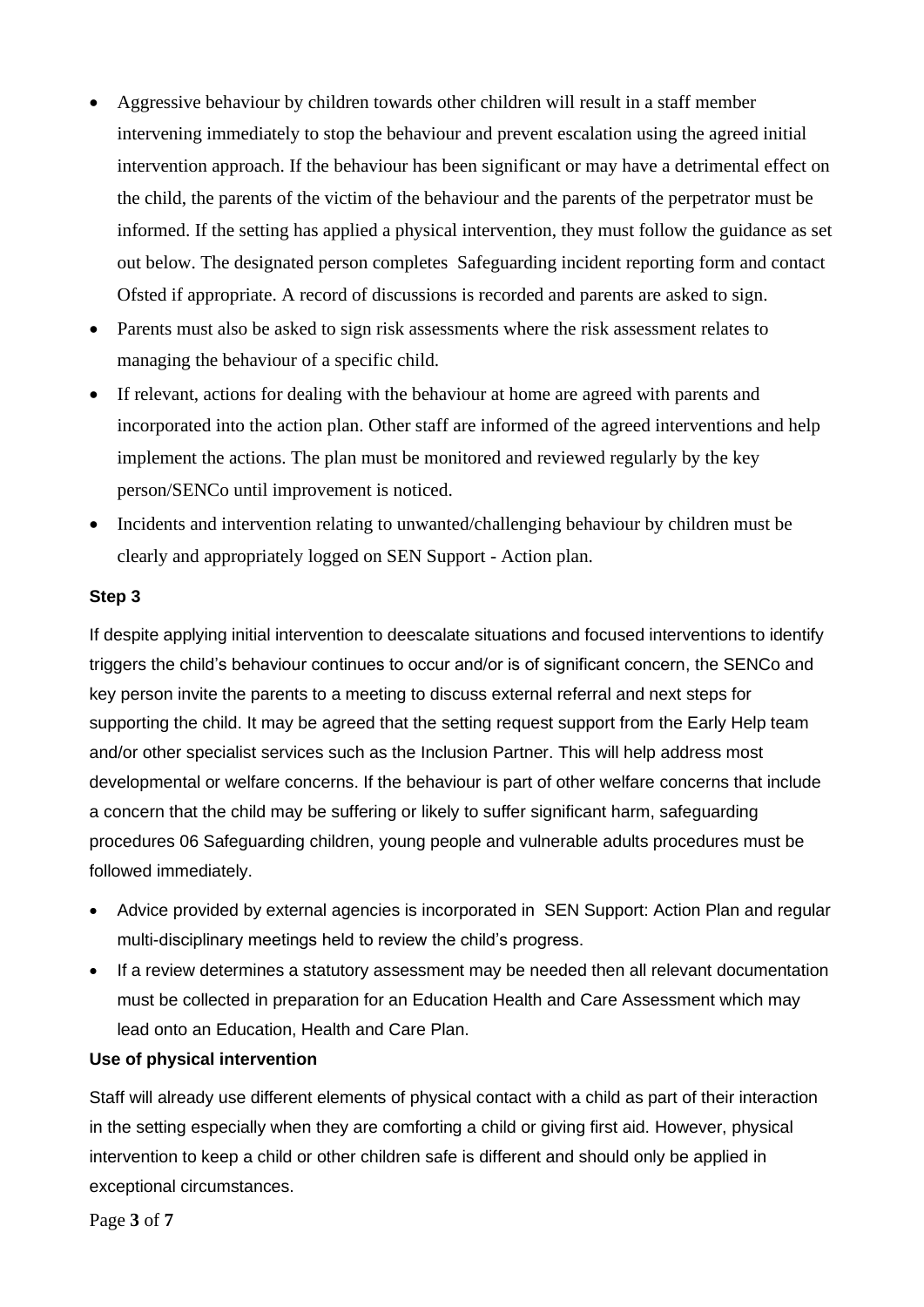The EYFS states that it physical intervention from a staff member towards a child may be used for the purposes of "averting immediate danger of personal injury to any person (including the child) or to manage a child's behaviour if it is absolutely necessary".

Staff must do all they can to avoid using a physical intervention because this is not the preferred way of addressing children's behaviour.

To offer protection to children a range of appropriate graded interventions may be needed before physical intervention is applied. Most single incidents such as a child throwing a book on the floor or kicking a chair usually only require a verbal intervention from a member of staff. In other situations, an intervention can be applied through mechanical and environmental means such as locking doors and stair gates. This usually stops a situation escalating. However, there will be some situations where a child places themselves or others in danger which requires an immediate need for the use of both verbal and physical intervention. If a single or persistent incident requires a physical intervention such as physical handling from a staff member towards a child, then this is used intentionally to restrict a child's movement against their will. In most cases this can be applied through the use of the adult's body gently and safely blocking the child from access to danger or to prevent danger.

To physically intervene, a practitioner may use "reasonable force" to protect a child from injuring themselves or others. Legally a practitioner may also use reasonable force to prevent a child from damaging property. However, we would expect that in instances of damaging physical property a child would only experience a physical intervention if the broken property presented a risk or is high value.

If a situation arises which requires urgent physical hands-on intervention this is best applied by the staff who knows the child well such as their key person who is more able to calm them or use other known methods for defusing situations without physical intervention.

## **Physical handling**

We use the principle of applying reasonable minimal force and handling in proportion to the situation. Staff use as little force as necessary to maintain safety. This intervention should only be used for as short a period as possible to keep the child safe and maintain well-being by aiming for:

- keeping the child's safety and well-being paramount
- a calm, gentle but firm approach and application of the intervention
- never restricting the child's ability to breathe
- side-by-side contact with the child
- no gap between theirs or the child's body
- keeping the adults back as straight as possible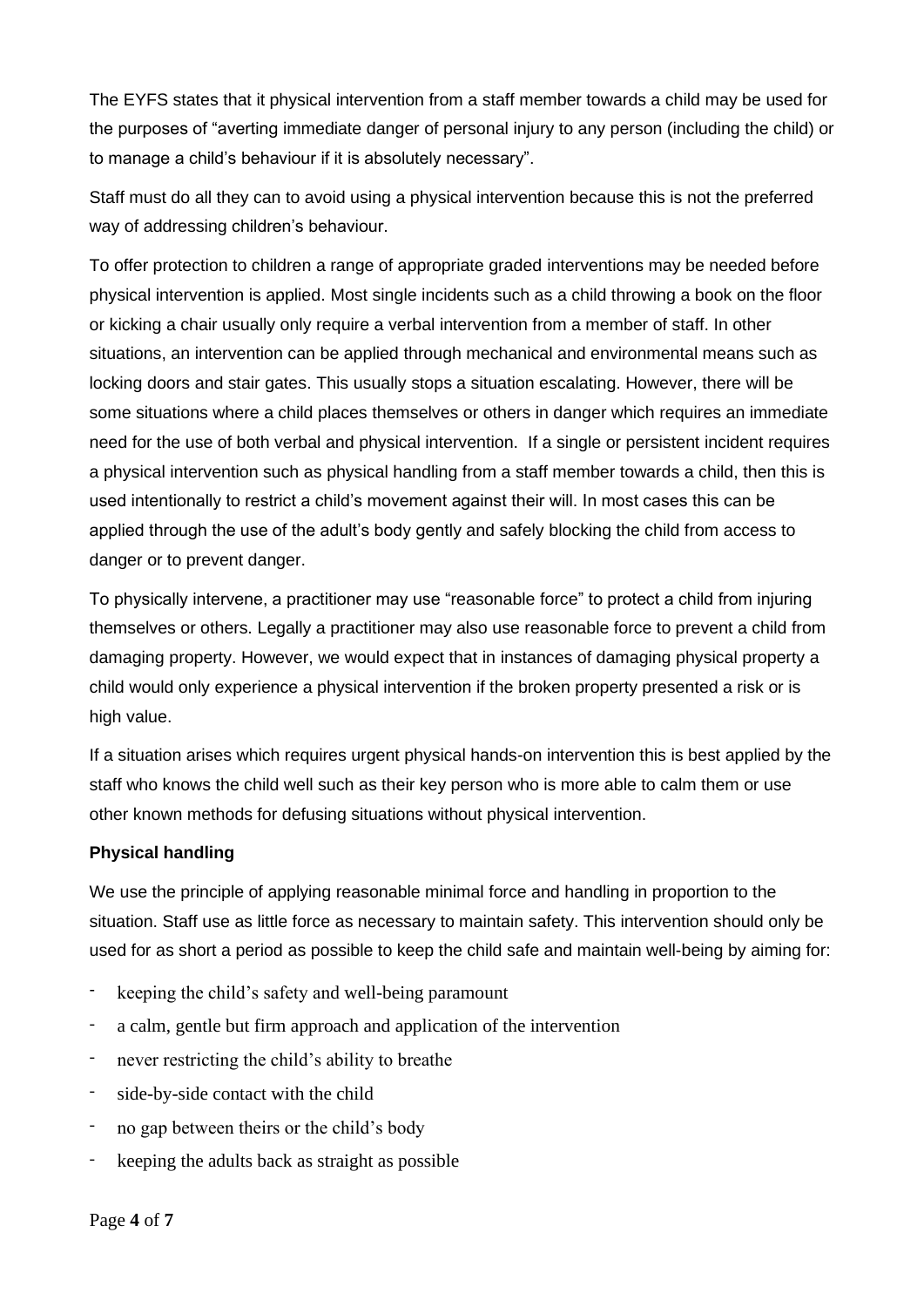- avoiding close head-to-head positioning to avoid injury to the child and themselves (head butting)
- only holding the child by their 'long' bones to avoid grasping at the child's joints where pain and damage are most likely to occur
- avoiding lifting the child unless necessary
- reassuring the child and talking about what has happened
- only applying a physical intervention on a disabled child if training or preferred method is provided from a reputable external source e.g. British Institute of Learning Disabilities [www.bild.org.uk/](http://www.bild.org.uk/)

## **Risks**

There are risks associated with any physical intervention and handling of a child. The younger and more vulnerable a child may be, the greater risk to the child of using physical intervention towards them. However, there are also risks to children associated with not intervening physically; for instance, if a practitioner did not take hold of a child by the wrist, they may have run into the path of a fast-moving car.

Before intervening physically to protect a child from immediate harm a practitioner needs to decision make in a split second, considering the following factors. This is described as dynamic risk assessment.

- What is the immediate risk to this child if I do not intervene now?
- What might the risks be if I do intervene? If this was my child, what would I want someone looking after them to do in this situation?
- What is the minimum level of intervention that will be effective here? How can I do this as gently as possible for as short a time as possible and how am I going to manage myself to stay calm?

## **Recording**

Any instance of physical intervention is fully recorded immediately and reported to the designated person as soon as possible on Safeguarding incident reporting form, ensuring that it is clearly stated when and how parents were informed. Parents are asked to sign a copy of the form which is then kept on the child's file. The designated person decides who will notify the parent and when, ensuring that the parent signs to say they have been notified. An individual risk assessment should be completed after any physical intervention with a child which considers the risks and likelihood of such behaviour re-occurring and how this will be managed. The risk assessment should be agreed and signed by parents.

## **Temporary suspension (fixed term)**

Page **5** of **7**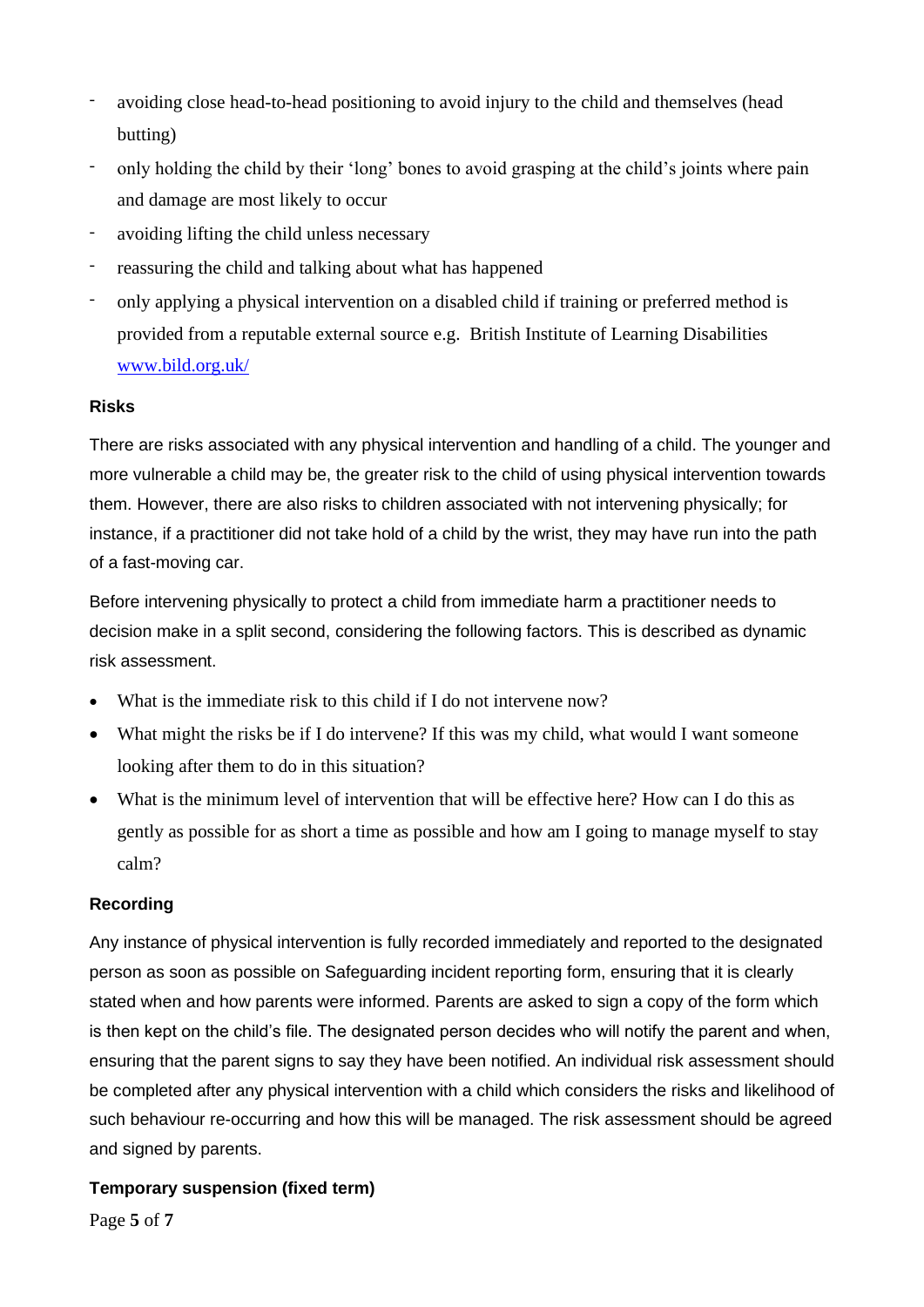Any decision to temporarily suspend a child must be carefully considered lawful, reasonable and fair. If despite following the stepped approach for behaviour it is necessary to temporarily suspend a child, for no more than five days, on the grounds of health and safety, the following steps are followed.

- The setting manager provides a written request to suspend a child to their line manager; the request must detail the reason why the child must be suspended and the length of time of the proposed suspension.
- If the line manager approves, the parents must be invited to a meeting to discuss next steps. Parents are invited to bring a representative along. Notes must be taken at the meeting and shared later with the parents. The meeting must aim for a positive outcome for the child and not to suspend.
- If no acceptable alternative to suspension is found then the setting manager must give both verbal and written notice of time related suspension to the parent, meanwhile the setting manager must ensure that continued resolution is sought and suitable adjustments are in place for the child's return.

## **Suspension of a disabled child**

We have a statutory duty not to discriminate against a child on the basis of a protected characteristic. This includes suspending a child based on a disability. Ignorance of the law or claiming it was unknown that a child was disabled is no defence. However, if the child's behaviour places themselves or others at risk then the setting must take actions to avoid further harm. Time limited suspension may be applied to keep the child and/or others safe whilst finding a solution. Suspension is only used if reasonable steps and planned adjustments are first used to help resolve the situation. Without this action, suspension of a child with SEND may constitute disability discrimination (Equality Act 2010). A decision to suspend a disabled child must be clearly evidenced, specific, measurable, achievable, realistic and targeted. Plans and intervention must be recorded on the child's file and SEN Support - Action plan. If little or no progress is made during the suspension period, the following steps are taken.

- The setting manager sends a written/electronic invite to the parents, a local authority representative and any relevant external agencies to attend a review meeting. Each attendee must be made aware that the meeting is to avoid the situation escalating further and to find a positive solution.
- After the meeting the setting manager continues to maintain weekly contact with the parents and local authority to seek a solution.
- Suitable arrangements offer the parent continued support and advice during the suspension. The setting manager reviews the situation fortnightly and provides their line manager with a monthly update.

Page **6** of **7**